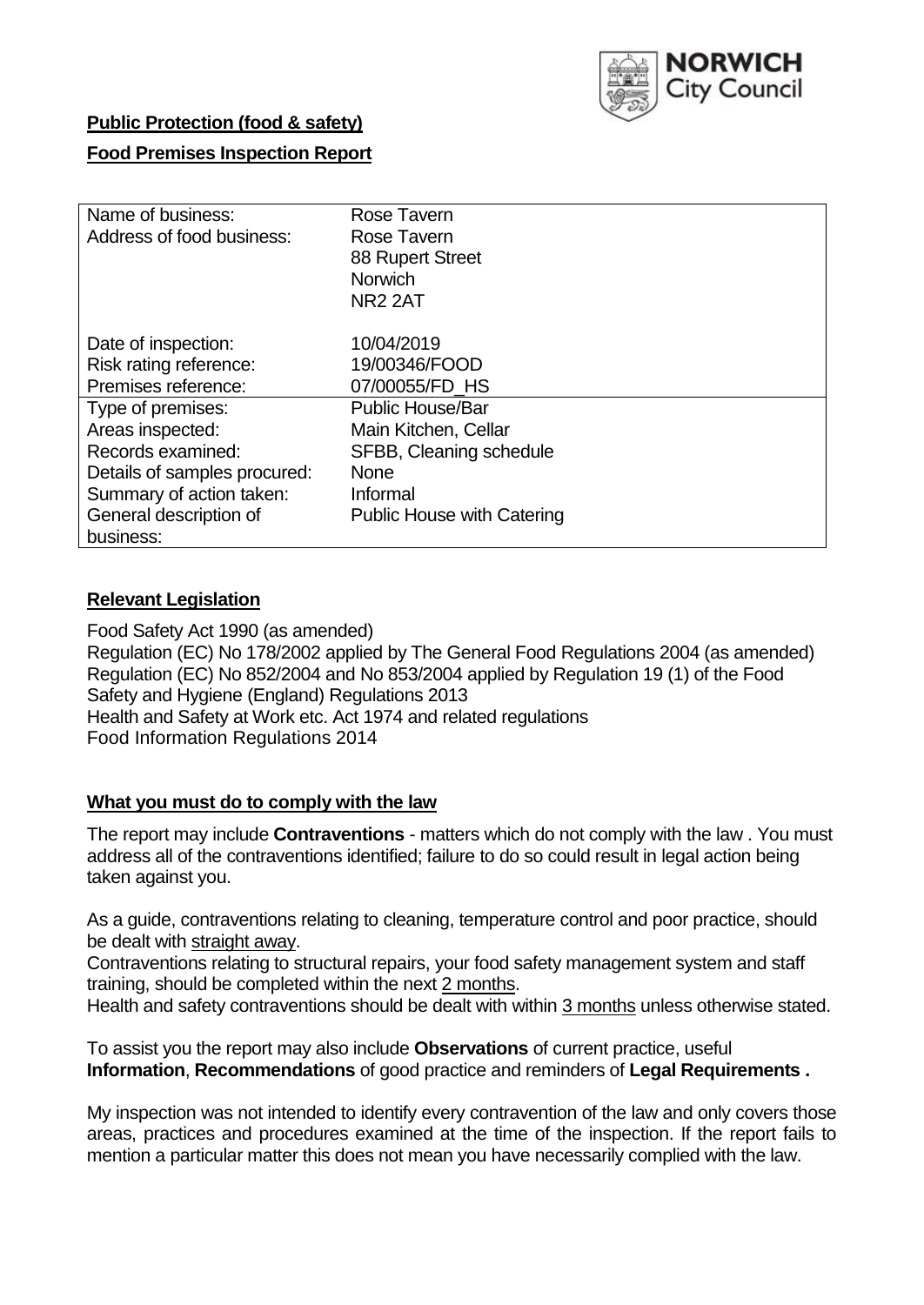# **FOOD SAFETY**

#### **How we calculate your Food Hygiene Rating:**

The food safety section has been divided into the three areas which you are scored against for the hygiene rating: 1. food hygiene and safety procedures, 2. structural requirements and 3. confidence in management/control procedures. Each section begins with a summary of what was observed and the score you have been given. Details of how these scores combine to produce your overall food hygiene rating are shown in the table.

| <b>Compliance Area</b>                     |          |    |           | <b>You Score</b> |               |    |           |                 |          |  |  |
|--------------------------------------------|----------|----|-----------|------------------|---------------|----|-----------|-----------------|----------|--|--|
| Food Hygiene and Safety                    |          |    |           | $\Omega$         | 5             | 10 | 15        | 20              | 25       |  |  |
| <b>Structure and Cleaning</b>              |          |    |           | $\Omega$         | 5             | 10 | 15        | 20              | 25       |  |  |
| Confidence in management & control systems |          |    | $\Omega$  | 5                | 10            | 15 | 20        | 30 <sub>1</sub> |          |  |  |
|                                            |          |    |           |                  |               |    |           |                 |          |  |  |
| <b>Your Total score</b>                    | $0 - 15$ | 20 | $25 - 30$ |                  | $35 - 40$     |    | $45 - 50$ |                 | > 50     |  |  |
| <b>Your Worst score</b>                    | 5.       | 10 |           | 10               | 15            |    | 20        |                 |          |  |  |
|                                            |          |    |           |                  |               |    |           |                 |          |  |  |
| <b>Your Rating is</b>                      | 5.       | 4  |           | 3                | $\mathcal{P}$ |    |           |                 | $\Omega$ |  |  |

Your Food Hygiene Rating is 3 - a generally satisfactory standard

# **1. Food Hygiene and Safety**

Food hygiene standards are high. You demonstrated a very good standard of compliance with legal requirements. You have safe food handling practices and procedures and all the necessary control measures to prevent cross-contamination are in place. Some minor contraventions require your attention. **(Score 5)**

000300

#### Contamination risks

**Contravention** The following exposed ready-to-eat food and or its packaging to the risk of cross-contamination with foodborne bacteria from raw meat or unwashed fruits and vegetables:

- raw foods i.e eggs were being stored above ready-to-eat foods i.e open yoghurts, milk and sauces. I was pleased to see that these were moved in my presence
- uncovered foods stored in the fridge
- potatoes were being stored on the floor

**Observation** I was pleased to see you were able to demonstrate effective controls to prevent cross-contamination.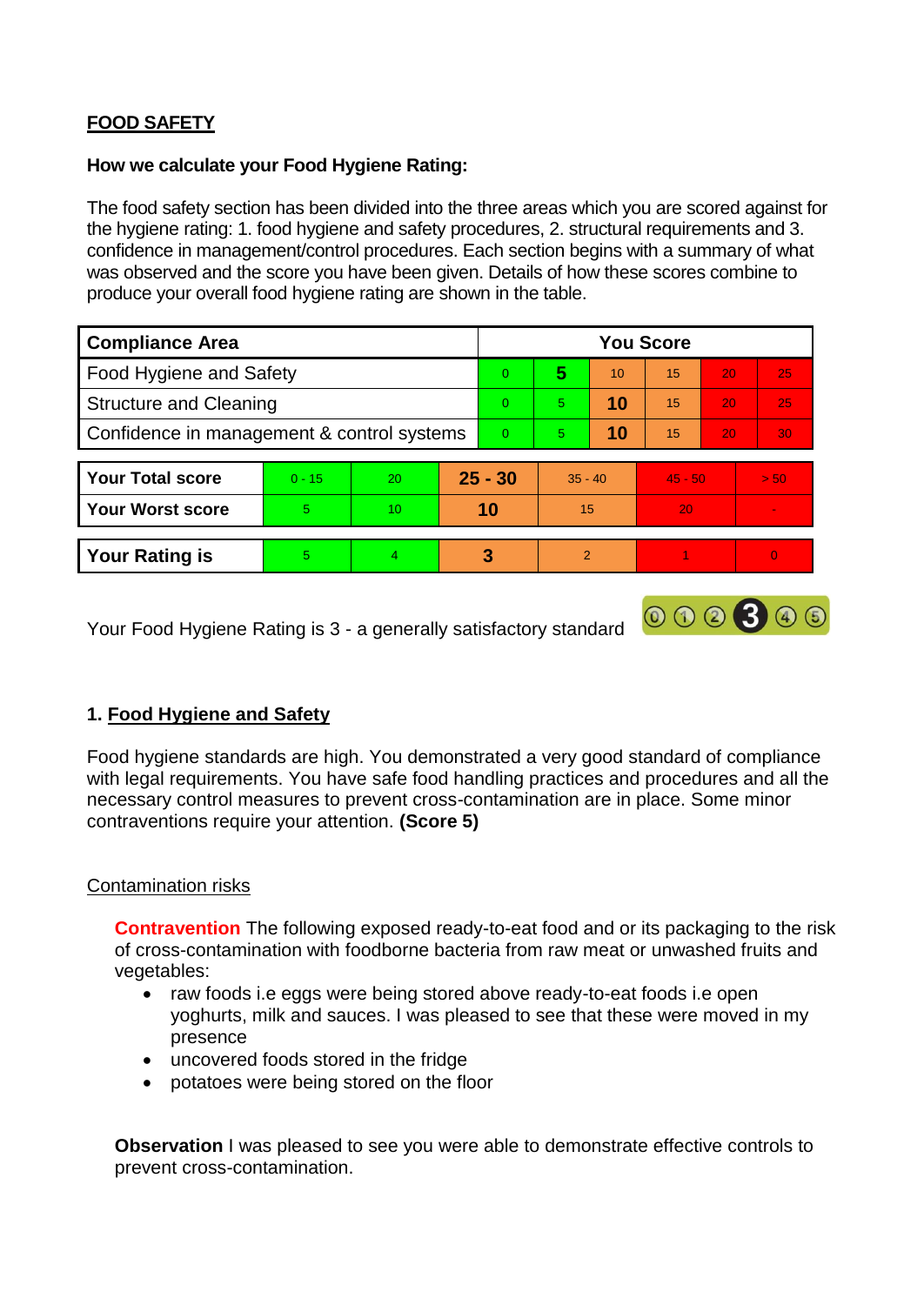#### Hand-washing

**Contravention** The following indicated that hand-washing was not suitably managed:

• no soap to wash hand basin

## Personal Hygiene

**Observation** I was pleased to see that disposable aprons were available

**Recommendation** I recommend that chef jackets and aprons are worn while working in the kitchen

## Temperature Control

**Observation** I was pleased to see you were able to limit bacterial growth and/or survival by applying appropriate temperature controls at points critical to food safety and that you were monitoring temperatures.

# **2. Structure and Cleaning**

The structure facilities and standard of cleaning and maintenance are of a generally satisfactory standard but there are some repairs and/or improvements which are required in order for you to comply with the law. Pest control and waste disposal provisions are adequate. The contraventions require your attention; although not critical to food safety they may become so if not addressed. **(Score 10)**

#### Cleaning of Structure

**Contravention** The following items were dirty and require more frequent and thorough cleaning:

- hand contact surfaces such as light switches and door handles
- wall behind bin
- floor behind bin
- flooring under equipment
- walls in the cellar
- door to drop in cellar
- flooring in cellar

# Cleaning of Equipment and Food Contact Surfaces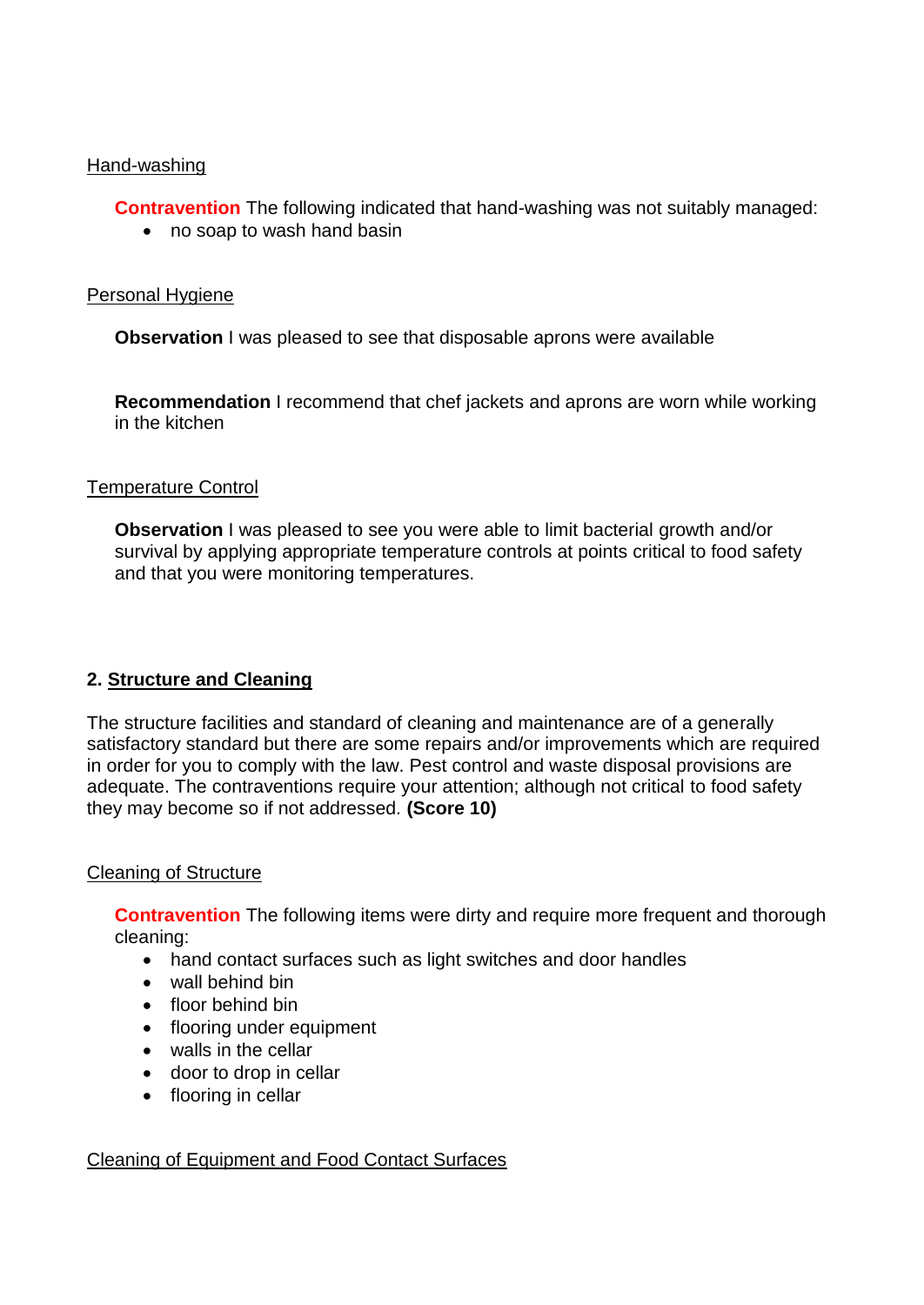**Contravention** The following items are dirty and must be cleaned:

- fridge and freezer seals
- fridge shelving
- microwave
- interior to fridges
- seals to Bosch fridge
- interior bottom to fridge
- doors to equipment i.e fridges, dishwasher and microwave
- interior ceiling to microwave
- chopping boards badly scored and need replacing
- dishwasher rotary arms

# Cleaning Chemicals / Materials / Equipment and Methods

**Observation** I was pleased to see that your cleaning materials and equipment were able to minimise the spread of harmful bacteria between surfaces.

## **Maintenance**

**Contravention** The following had not been suitably maintained and must be repaired or replaced:

- split seals to under counter fridge
- bulb to the electric fly killer
- dishwasher was leaking

# Pest Control

**Observation** You have a pest control contract in place and there is no evidence of pest activity on the premises.

# **3. Confidence in Management**

There are generally satisfactory food safety controls in place although there is evidence of some non-compliance with the law. Some minor issues were identified relating to staff supervision and training. The contraventions require your attention; although not critical to food safety they may become so if not addressed. **(Score 10)**

# Type of Food Safety Management System Required

**Observation** You were date labelling perishable foods appropriately and could demonstrate effective control over food spoilage organisms.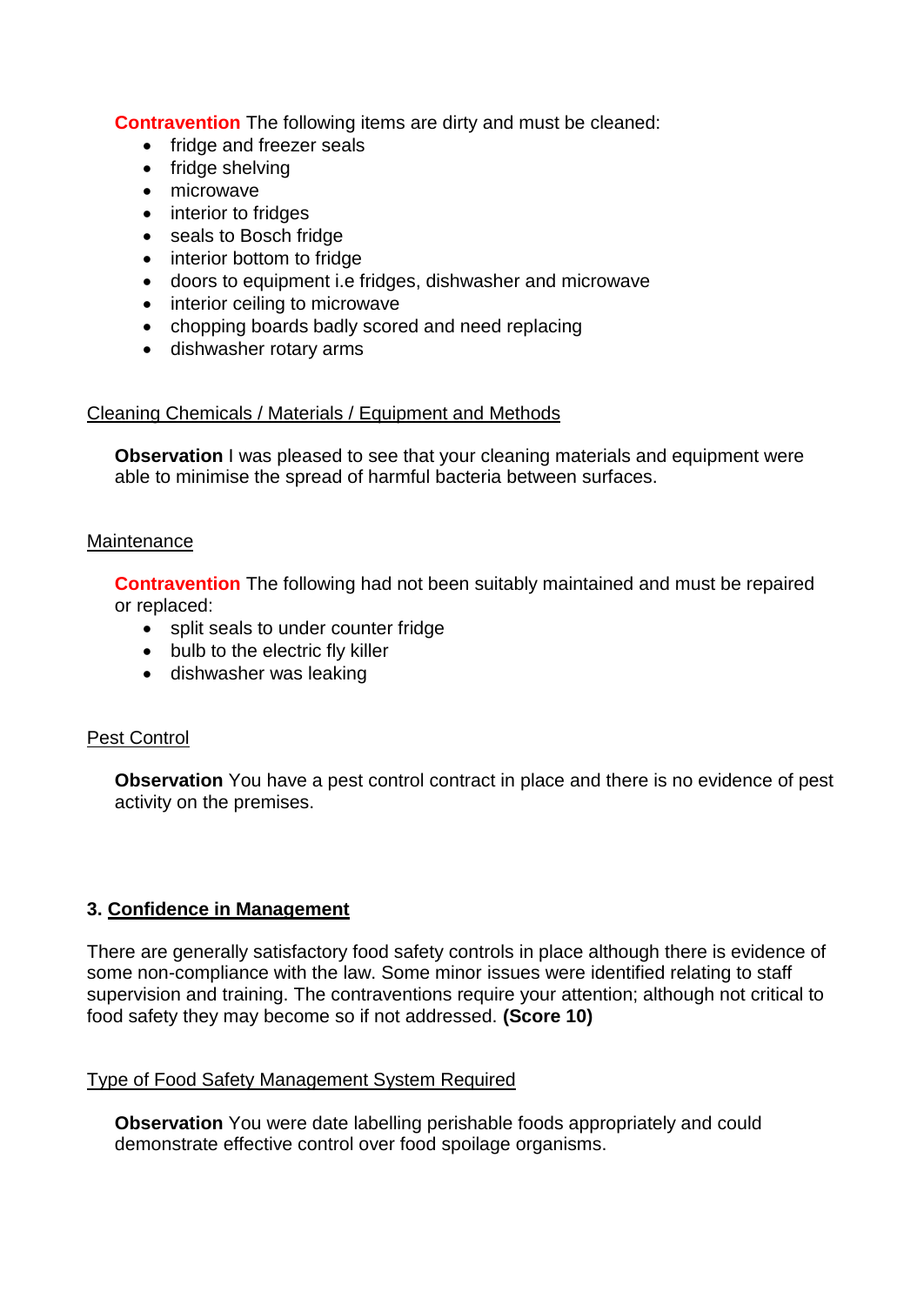#### Proving Your Arrangements are Working Well

**Contravention** You are not working to the following safe methods in your SFBB pack:

- Daily Diary had lapsed. Restart this immediately as this is an essential part of your food safety system
- 4-weekly checks
- cleaning schedule

**Contravention** The following are needed in order to demonstrate your food safety management system is working:

- cleaning schedule, I recommend that you add fridge seals and doors of equipment
- probe calibration records

#### Waste Food and other Refuse

**Observation** You had measures in place to dispose of waste food appropriately and were employing the services of an approved waste contractor.

#### **Training**

**Legal Requirement** Food business operators must ensure that food handlers are supervised and instructed and/or trained in food hygiene matters to an appropriate level for the work they do.

**Recommendation** A Level 2 Award in Food Safety in Catering or its equivalent would be appropriate for your food handlers. For details of the courses we offer visit www.norwich.gov.uk/foodsafetytraining

**Recommendation** Catering staff should refresh their food hygiene knowledge every 3 years so that they stay up to date with current legislation and good practice.

#### Infection Control / Sickness / Exclusion Policy

**Observation** Policies were in place to prevent any infected food handler from contaminating food.

#### **Allergens**

**Contravention** You are failing to manage allergens properly:

You have not identified all of the allergens present in the food you prepare